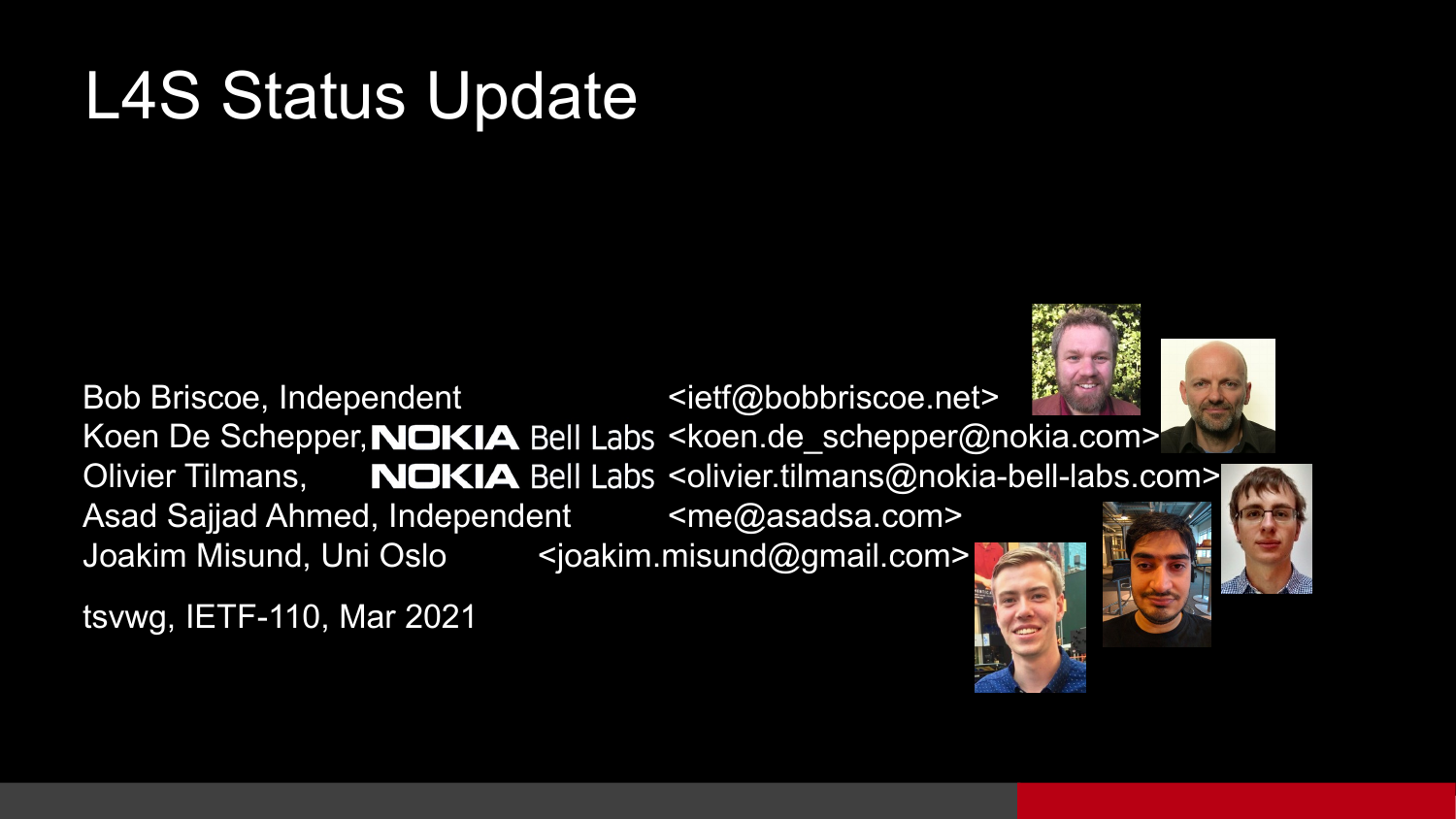### Focus

- Prague CC implementation
	- Faster getting up to speed (GUTS)
- Parallel activities
	- Prague requirements survey + text updates
	- Ops guidance on Classic ECN AQM issue

CC: Congestion Control CC: Congestion Control ECN: Explicit Congestion Notification ECN: Explicit Congestion Notification AQM: Active Queue Management AQM: Active Queue Management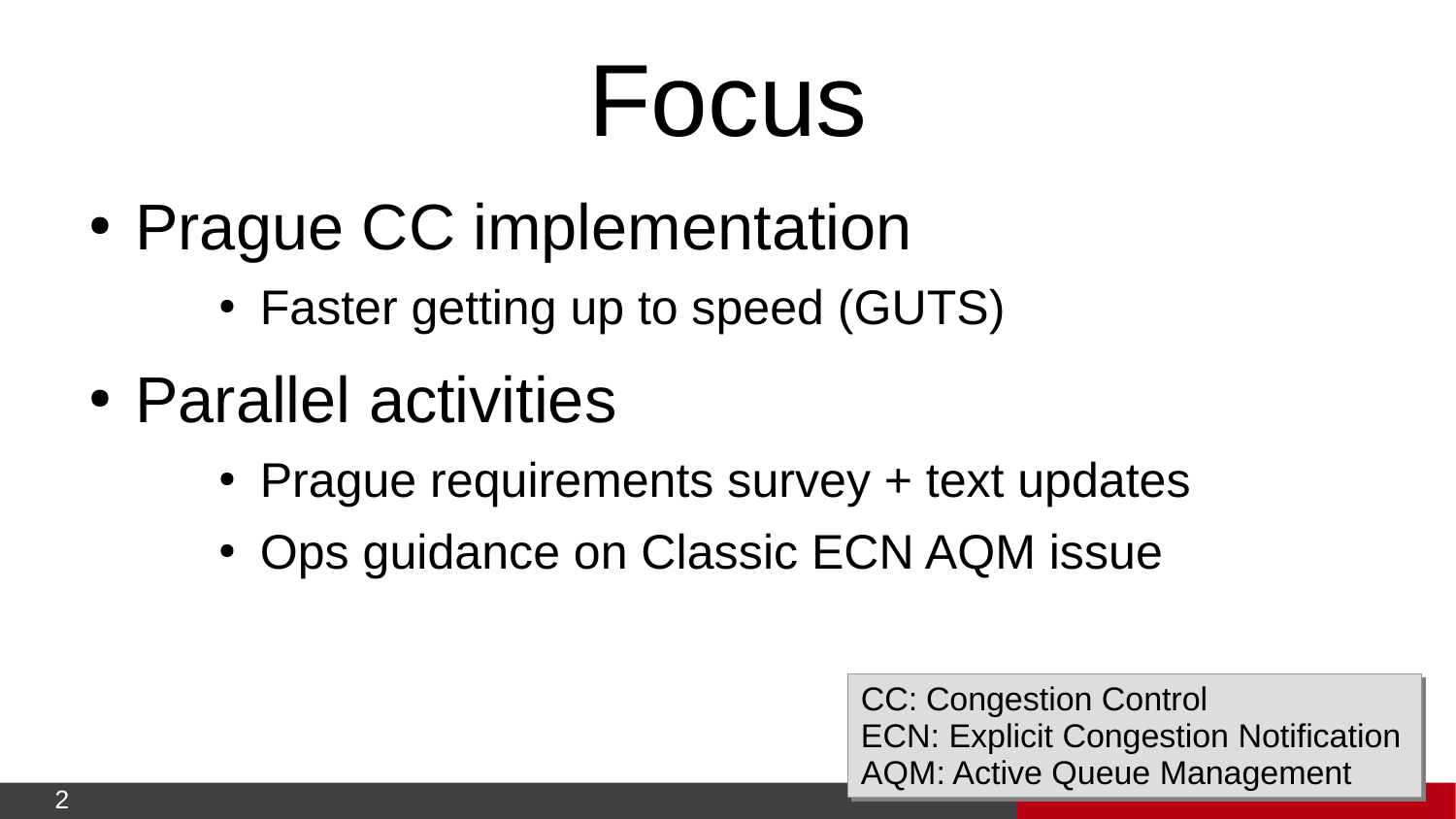## New Prague CC Draft

- New full write-up
	- draft-briscoe-iccrg-prague-congestion-control-00
	- only published yesterday
	- answers FAQs
- Transport-protocol- and OS-agnostic
	- plus copious transport- & implementation-specific notes
	- majority: TCP Prague over Linux
- There is not 'One True Prague CC'
	- L4S Prague Requirements [draft-ietf-tsvwg-ecn-l4s-id] are for that
	- This draft describes a reference design with implementation notes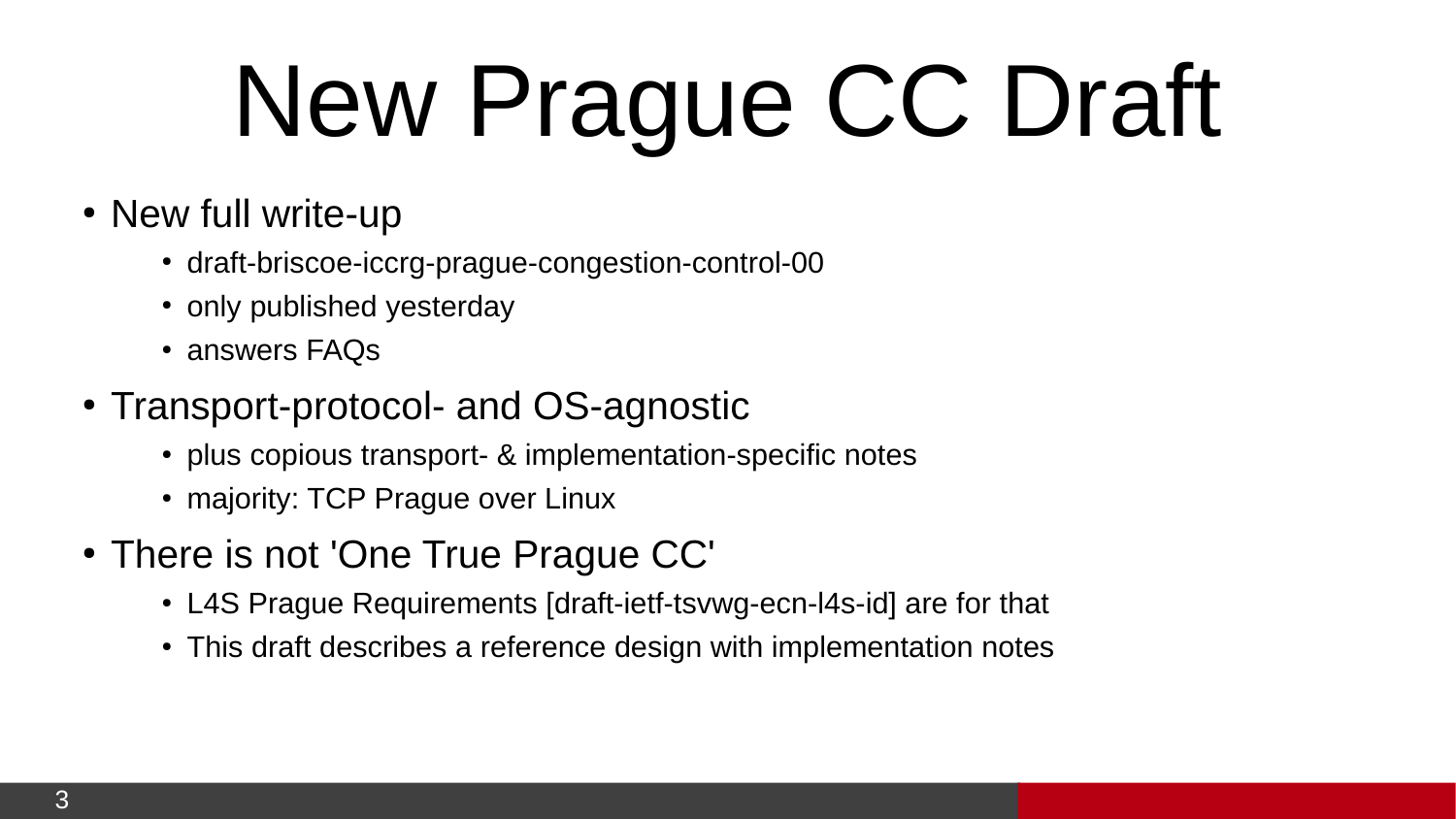#### Prague CC: Reality + Promise

| Linux code:              |                                           | none                                      | none (simulated)                                      | research private | research opened |                   | L4Steam git                  | <b>Linux RFC</b>       | <b>Linux mainline</b> |
|--------------------------|-------------------------------------------|-------------------------------------------|-------------------------------------------------------|------------------|-----------------|-------------------|------------------------------|------------------------|-----------------------|
| <b>Requirements</b>      |                                           |                                           |                                                       |                  |                 | base TCP          |                              | <b>TCP Prague</b>      |                       |
|                          | L4S-ECN Packet Identification: ECT(1)     |                                           |                                                       |                  |                 |                   |                              | mandatory              |                       |
|                          | Accurate ECN TCP feedback                 |                                           |                                                       |                  |                 |                   | sysctl option                | mandatory              |                       |
|                          | Reno-friendly on loss                     |                                           |                                                       |                  |                 |                   |                              | inherent               |                       |
|                          | Reno-friendly if classic ECN bottleneck   |                                           |                                                       |                  |                 |                   |                              | default off - on later |                       |
|                          | Reduce RTT dependence (low RTT dominance) |                                           |                                                       |                  |                 |                   |                              | default on             |                       |
|                          | Scale down to fractional window           |                                           |                                                       |                  |                 | research git      |                              | research git           |                       |
|                          | Detecting loss in units of time           |                                           |                                                       |                  |                 |                   | default RACK<br>default RACK |                        |                       |
| Performance Improvements |                                           |                                           |                                                       |                  |                 |                   |                              |                        |                       |
|                          | ECN-capable TCP control packets           |                                           |                                                       |                  |                 | module option off |                              | default off - on later |                       |
|                          | <b>Faster flow start</b>                  |                                           |                                                       |                  |                 | research git      |                              | research git           |                       |
|                          |                                           | Faster than additive increase             |                                                       |                  |                 |                   |                              | in progress            |                       |
|                          |                                           | Continuous additive increase              |                                                       |                  |                 |                   |                              | default on             |                       |
|                          |                                           | Reduce RTT dependence (high RTT weakness) |                                                       |                  |                 |                   |                              | Todo                   |                       |
|                          |                                           |                                           | Burst avoidance for TSO sizing & pacing (<1ms)        |                  |                 |                   |                              | default                |                       |
| Performance-bug fixes    |                                           |                                           |                                                       |                  |                 |                   |                              |                        |                       |
|                          |                                           |                                           | integer scaling & fractional carry (alpha, cwnd, etc) |                  |                 |                   |                              | fixed                  |                       |
|                          |                                           |                                           | PRR undershoot spike                                  |                  |                 |                   |                              | fixed                  |                       |
|                          | $\blacksquare$                            |                                           |                                                       |                  |                 |                   |                              |                        |                       |

- Maturity Status (paraphrasing from the abstract):
	- Implementation does not satisfy all the Prague req's (yet)
	- IETF might relax certain req's as an outcome of the process of trying
	- In two cases, research code replaced by placeholders until fully evaluated
		- 1) faster flow start
		- 2) faster additive increase
- §2: Proven code, defaults
- §3: Optional code (under development / evaluation) + ideas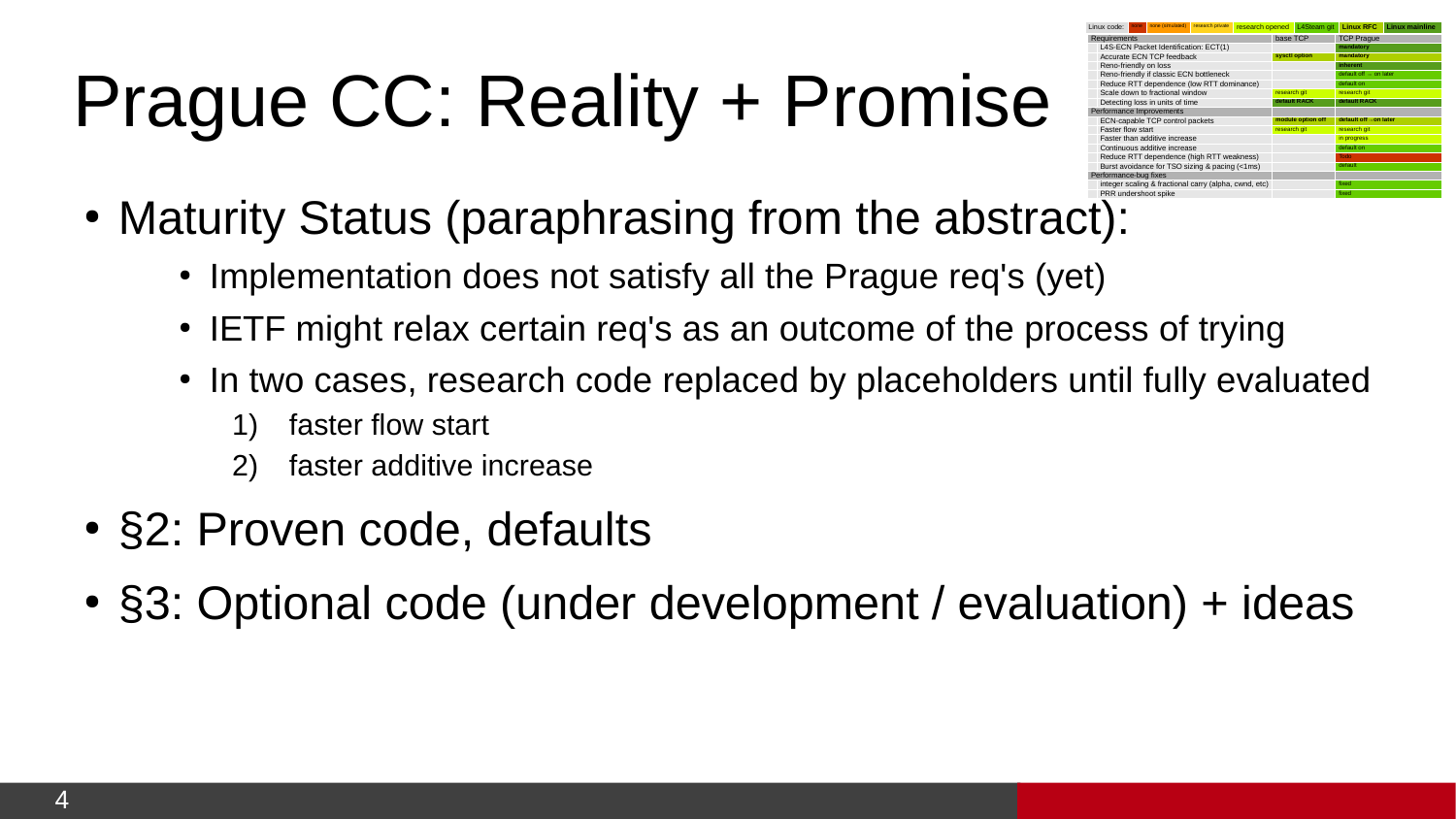## Prague CC – recent work

| Linux code:                     |                                           | none | none (simulated)                                      | research private |  |                   | research opened L4Steam git | <b>Linux RFC</b>       | <b>Linux mainline</b> |  |
|---------------------------------|-------------------------------------------|------|-------------------------------------------------------|------------------|--|-------------------|-----------------------------|------------------------|-----------------------|--|
| <b>Requirements</b>             |                                           |      |                                                       |                  |  |                   | base TCP                    | <b>TCP Prague</b>      |                       |  |
|                                 | L4S-ECN Packet Identification: ECT(1)     |      |                                                       |                  |  |                   |                             | mandatory              |                       |  |
|                                 | Accurate ECN TCP feedback                 |      |                                                       |                  |  |                   | syscti option               | mandatory              |                       |  |
|                                 | Reno-friendly on loss                     |      |                                                       |                  |  |                   |                             | inherent               |                       |  |
|                                 | Reno-friendly if classic ECN bottleneck   |      |                                                       |                  |  |                   |                             | default off - on later |                       |  |
|                                 | Reduce RTT dependence (low RTT dominance) |      |                                                       |                  |  |                   |                             | default on             |                       |  |
|                                 | Scale down to fractional window           |      |                                                       |                  |  | research git      |                             | research git           |                       |  |
| Detecting loss in units of time |                                           |      |                                                       |                  |  |                   | default RACK                | default RACK           |                       |  |
| Performance Improvements        |                                           |      |                                                       |                  |  |                   |                             |                        |                       |  |
|                                 | ECN-capable TCP control packets           |      |                                                       |                  |  | module option off |                             | default off - on later |                       |  |
|                                 | <b>Faster flow start</b>                  |      |                                                       |                  |  | research git      |                             | research git           |                       |  |
|                                 | Easter than additive increase             |      |                                                       |                  |  |                   |                             | in progress            |                       |  |
|                                 | Continuous additive increase              |      |                                                       |                  |  |                   |                             | default on             |                       |  |
|                                 | Reduce RTT dependence (high RTT weakness) |      |                                                       |                  |  |                   |                             | Todo                   |                       |  |
|                                 |                                           |      | Burst avoidance for TSO sizing & pacing (<1ms)        |                  |  |                   |                             | default                |                       |  |
| Performance-bug fixes           |                                           |      |                                                       |                  |  |                   |                             |                        |                       |  |
|                                 |                                           |      | integer scaling & fractional carry (alpha, cwnd, etc) |                  |  |                   |                             | fixed                  |                       |  |
|                                 |                                           |      | PRR undershoot spike                                  |                  |  |                   |                             | fixed                  |                       |  |

- Prague CC is not only about adding code to DCTCP for each Prague L4S req't
	- draft corrects this impression
	- subtle but critical changes to:
		- feedback averaging, AI, MD
		- burst limiting / pacing
		- segmentation offload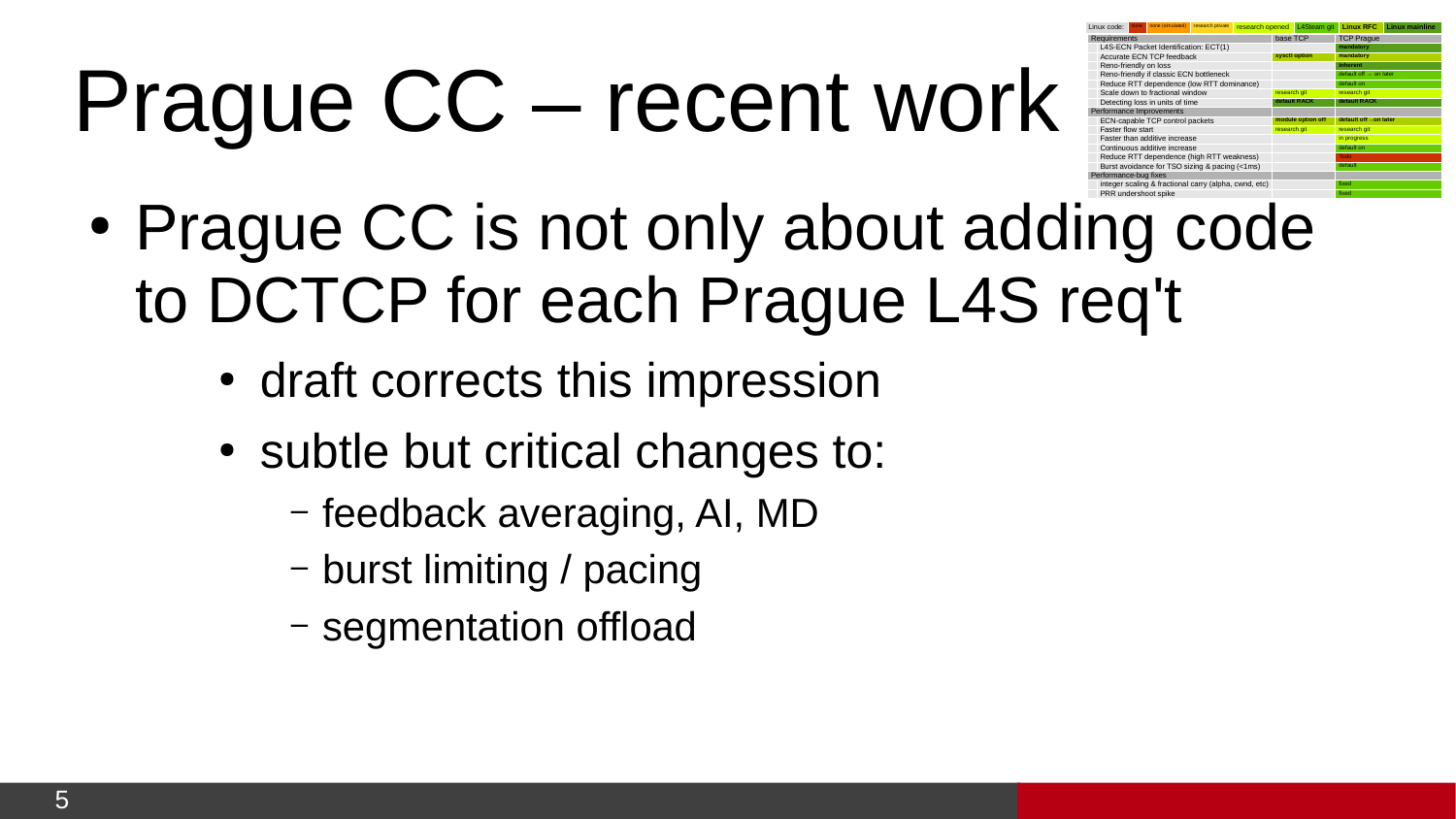### L4S Drafts – Summary

- Milestone for main drafts: Oct'21; aiming for earlier
- draft-ietf-tsvwg-l4s-arch-08
	- stable, complete, unchanged
- draft-ietf-tsvwg-ecn-l4s-id-14
	- Tom Henderson's review
	- updates to L4S Transport (Prague) Reqs (§4) & supporting appendix (thx to survey respondents, Asad). Ongoing...
- draft-ietf-tsvwg-dualq-coupled-aqm- $14$ : stable, except...
	- imported L4S Network Reqs by reference [ecn-l4s-id; §5]
	- Ingemar Johansson's review
- draft-white-tsvwg-l4s-ops-02
	- updated in adoption call (thx to Bob, Jake, Koen, Olivier, Tom, Asad)
- draft-briscoe-iccrg-prague-congestion-control-00
	- new